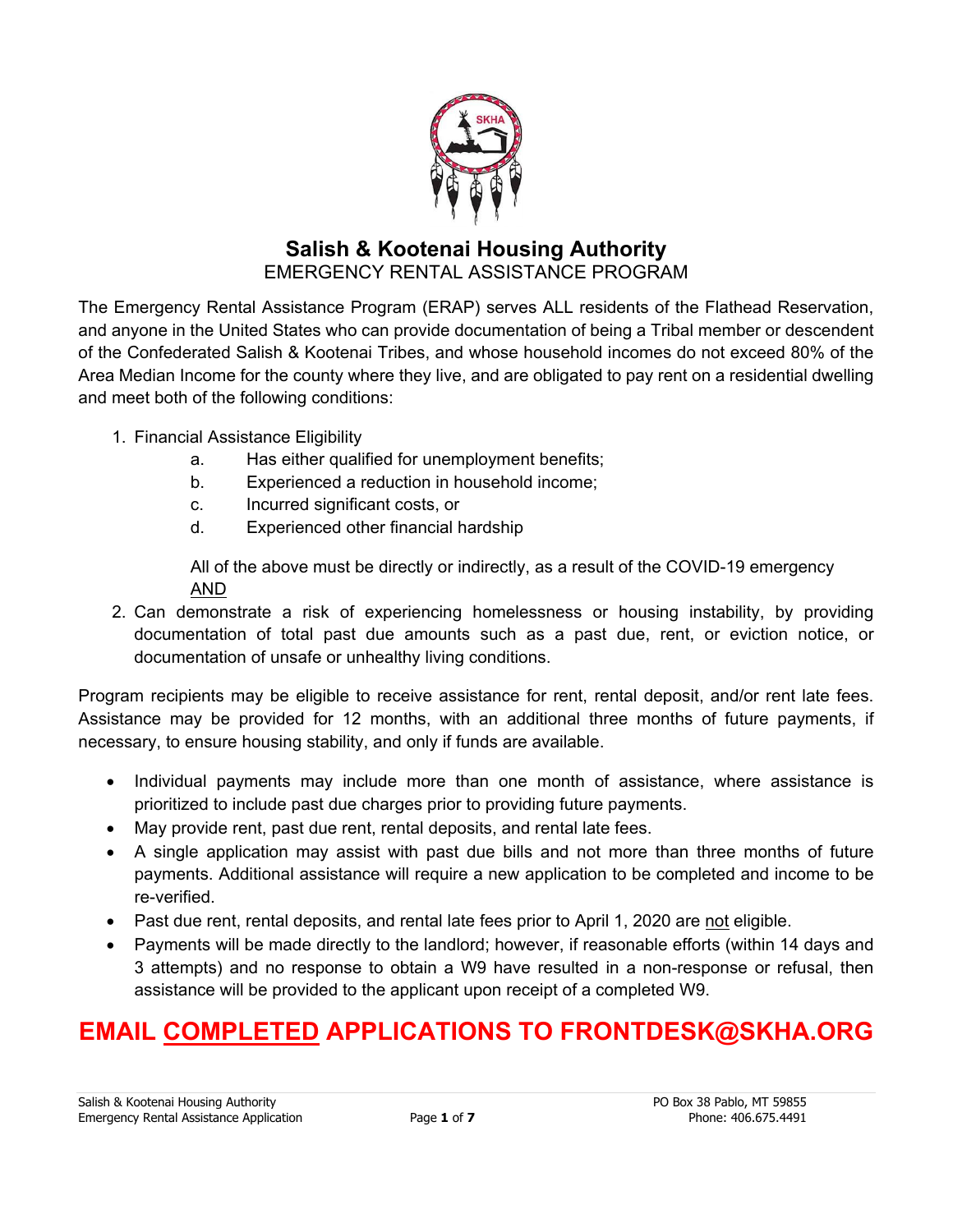# **ERAP Application Checklist**

#### **Please ensure application is complete. Failure to provide documentation will delay the processing of the application or may result in no assistance being provided.**

- Must be completed *and* signed by ALL members of the household that are 18 and older or an emancipated minor.
- $\Box$  Must be a resident of the Flathead Reservation
- o If living off the reservation, must provide proof of CSKT membership or descendancy.
- **INCOME VERIFICATION** (of all household members 18 and older):

# o 2020 IRS 1040 (**preferred documentation**)

- or
- o Two months of paystubs immediately prior to application
- $\circ$  Recent pay stubs documenting decrease in wage earnings  $\Box$  Not applicable
- $\circ$  Unemployment benefit statement  $\square$  Not applicable
- $\circ$  Self-Employment Certification Form  $\Box$  Not applicable
- o Zero Income Certification Form  $\Box$  Not applicable
- $\circ$  Social Security or Social Security Disability letter  $\Box$  Not applicable
- $\circ$  Pension letters  $\Box$  Not applicable
- $\circ$  Copy of VA or Retirement Check Stubs  $\Box$  Not applicable
- o TANF Statement **Not applicable**
- $\circ$  Child support verification  $\Box$  Not applicable
- $\circ$  Income from Assets  $\Box$  Not applicable
- $\Box$  Any other income documentation  $\Box$  Any other income documentation
- □ Lease Agreement
- INVOICES FOR ALL AMOUNTS YOU ARE REQUESTING TO BE PAID. INVOICES MUST INCLUDE:
	- o Date
	- o Name of Landlord/Business Name
	- o Address of Landlord/Business
	- o Telephone of Landlord/Business
	- o Amount of monthly rent
	- $\circ$  If delinguent, amount owed and late fees (if applicable) must be detailed on invoice
	- o Amount of rental deposit (if applicable)
	- $\Box$  If receiving other forms of rental assistance, a copy of recent rent determination or documentation of tenant portion of rent.
	- $\Box$  Landlord eviction or late notice, rental ledger from landlord (if applicable).

# **EMAIL COMPLETED APPLICATIONS TO FRONTDESK@SKHA.ORG**

- 
- -
- 
- 
- 
- 
-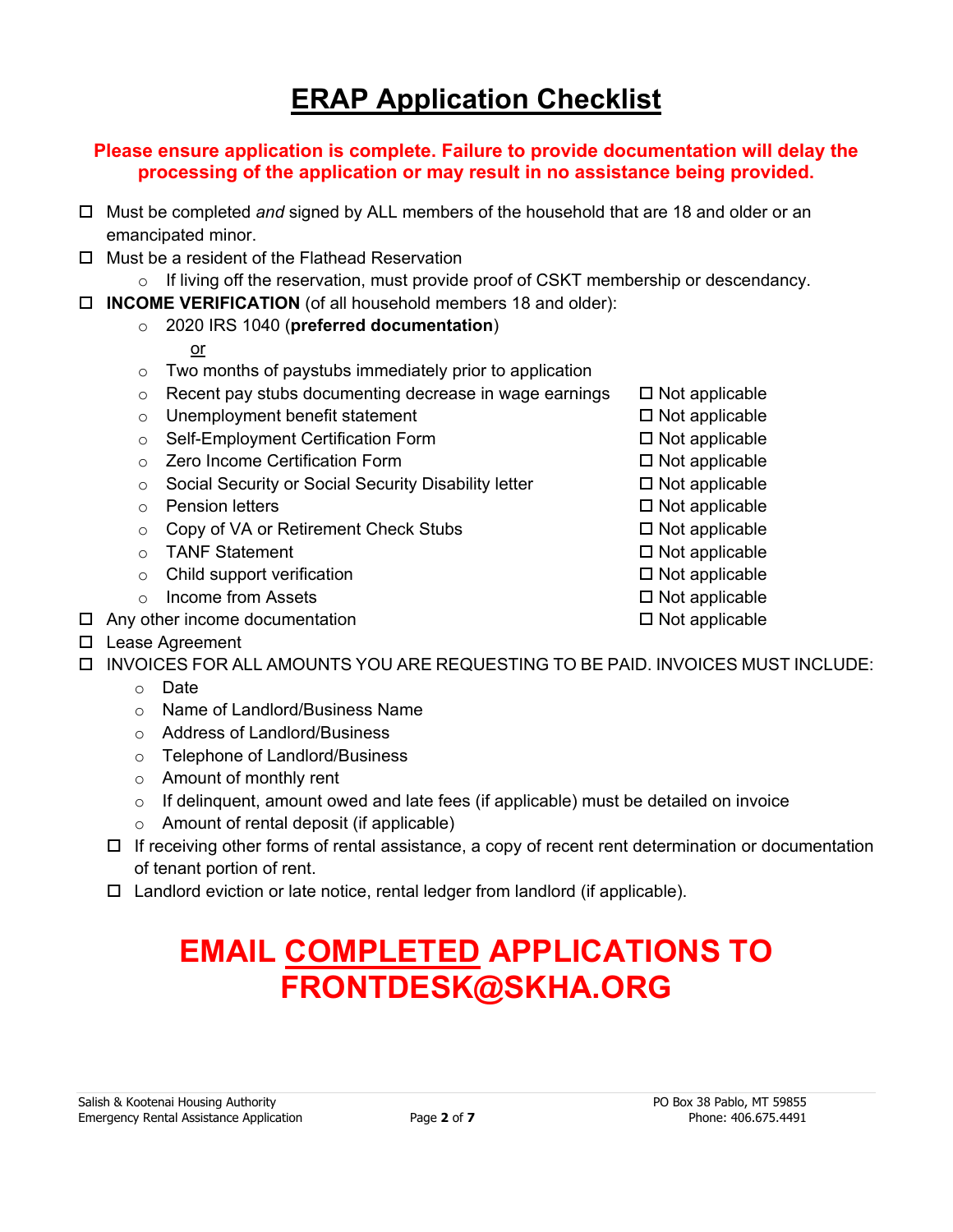# **Salish & Kootenai Housing Authority Emergency Rental Assistance Program Application**

| Is this your primary address?                                                                                                                                                                                          |                              |            | $\Box$ Yes $\Box$ No    |                                         |                                     |                        |  |
|------------------------------------------------------------------------------------------------------------------------------------------------------------------------------------------------------------------------|------------------------------|------------|-------------------------|-----------------------------------------|-------------------------------------|------------------------|--|
| Have you lived at this address for less than 30 days? $\Box$ Yes                                                                                                                                                       |                              |            |                         |                                         | $\Box$ No                           |                        |  |
| If you have lived at the address listed above for less than 30 days, please explain why.                                                                                                                               |                              |            |                         |                                         |                                     |                        |  |
|                                                                                                                                                                                                                        |                              |            |                         |                                         |                                     |                        |  |
| Is someone assisting you with this application?                                                                                                                                                                        |                              |            | and Di Yes              |                                         | $\Box$ No                           |                        |  |
| Name of other person completing application: ___________________________________                                                                                                                                       |                              |            |                         |                                         |                                     |                        |  |
|                                                                                                                                                                                                                        |                              |            |                         |                                         |                                     |                        |  |
|                                                                                                                                                                                                                        |                              |            |                         |                                         |                                     |                        |  |
|                                                                                                                                                                                                                        |                              |            |                         |                                         |                                     |                        |  |
| Is the applicant obligated to pay rent on a residential dwelling unit?<br>$\Box$ No<br>$\Box$ Yes<br><b>HOUSEHOLD INFORMATION</b><br>Total number of persons in household: ___<br>Total number of minors in household: |                              |            |                         |                                         |                                     |                        |  |
| <b>Family Composition: List ALL Family Members</b>                                                                                                                                                                     |                              |            |                         |                                         |                                     |                        |  |
| Last Name, First Name, Middle<br><b>Initial</b>                                                                                                                                                                        | Relationship<br>to Applicant | <b>Sex</b> | Date of<br><b>Birth</b> | <b>Social Security</b><br><b>Number</b> | <b>Tribal</b><br><b>Affiliation</b> | <b>Enrollment</b><br># |  |
| $\mathbf{1}$ .                                                                                                                                                                                                         | <b>Self</b>                  |            |                         |                                         |                                     |                        |  |
| 2.                                                                                                                                                                                                                     |                              |            |                         |                                         |                                     |                        |  |
| 3.                                                                                                                                                                                                                     |                              |            |                         |                                         |                                     |                        |  |
| 4.                                                                                                                                                                                                                     |                              |            |                         |                                         |                                     |                        |  |
| 5.                                                                                                                                                                                                                     |                              |            |                         |                                         |                                     |                        |  |
| 6.                                                                                                                                                                                                                     |                              |            |                         |                                         |                                     |                        |  |
|                                                                                                                                                                                                                        |                              |            |                         |                                         |                                     |                        |  |
| 7.                                                                                                                                                                                                                     |                              |            |                         |                                         |                                     |                        |  |

If list of household members does not match those listed on the lease agreement, please explain.

 \_\_\_\_\_\_\_\_\_\_\_\_\_\_\_\_\_\_\_\_\_\_\_\_\_\_\_\_\_\_\_\_\_\_\_\_\_\_\_\_\_\_\_\_\_\_\_\_\_\_\_\_\_\_\_\_\_\_\_\_\_\_\_\_\_\_\_\_\_\_\_\_\_\_\_\_\_\_\_\_\_ \_\_\_\_\_\_\_\_\_\_\_\_\_\_\_\_\_\_\_\_\_\_\_\_\_\_\_\_\_\_\_\_\_\_\_\_\_\_\_\_\_\_\_\_\_\_\_\_\_\_\_\_\_\_\_\_\_\_\_\_\_\_\_\_\_\_\_\_\_\_\_\_\_\_\_\_\_\_\_\_\_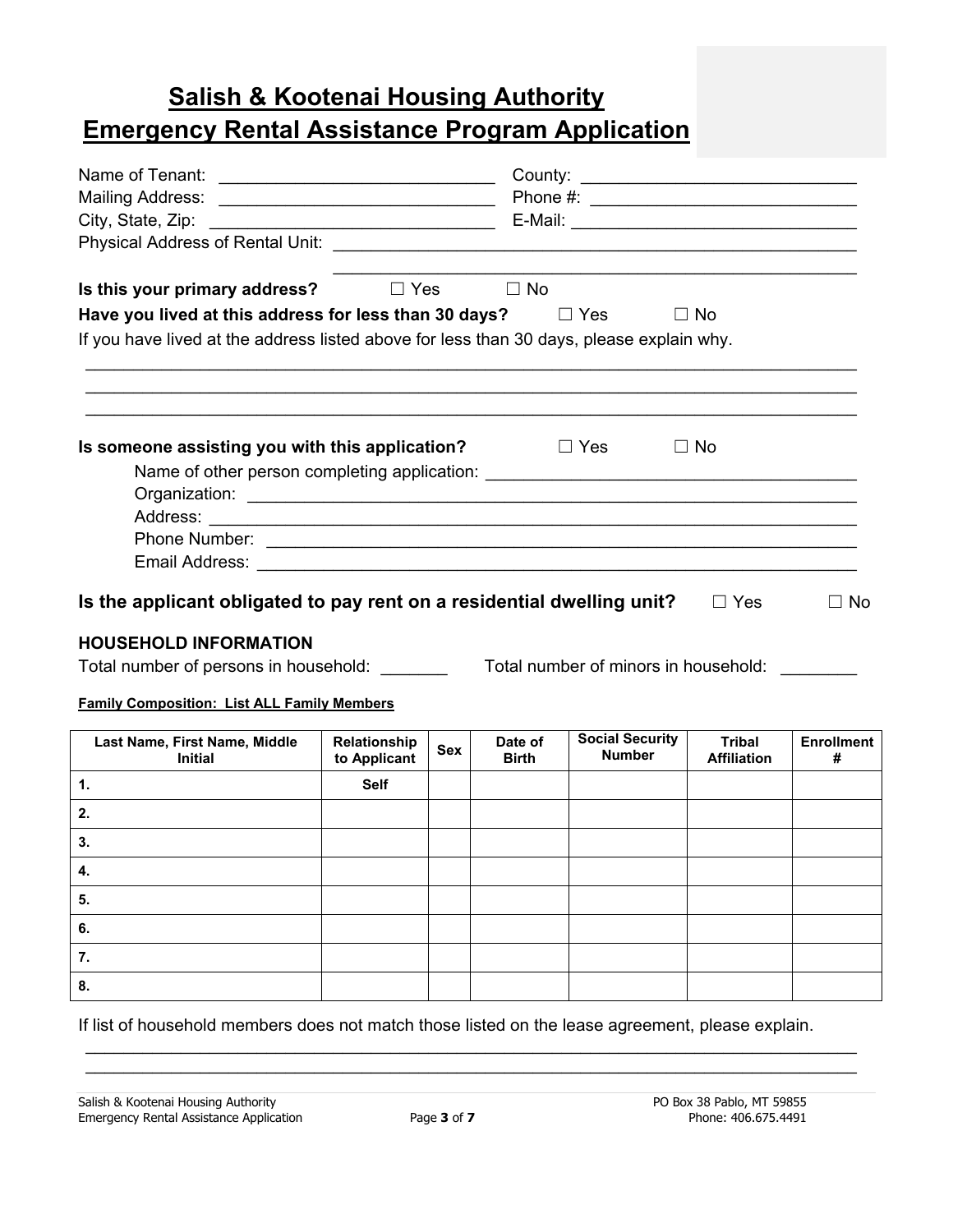Is the applicant requesting assistance off the Flathead Reservation?  $□$  Yes  $□$  No

If yes, the applicant or a member of the household must be CSKT enrolled or provide documentation of being a CSKT descendant. Has this documentation been included in this application? □ Yes □ No

#### **HOUSEHOLD DEMOGRAPHICS FOR HEAD OF HOUSEHOLD**

| Gender                 | Race                                | <b>Ethnicity</b>            |  |  |
|------------------------|-------------------------------------|-----------------------------|--|--|
| Male                   | White / Caucasian<br>□              | Hispanic or Latino<br>□     |  |  |
| Female                 | <b>Black or African American</b>    | Not Hispanic or Latino<br>ப |  |  |
| Other                  | American Indian or Alaskan Native   | Choose not to Disclose      |  |  |
| Choose not to Disclose | Asian                               |                             |  |  |
|                        | Native Hawaiian or Pacific Islander |                             |  |  |
|                        | Other                               |                             |  |  |
|                        | Choose Not to Disclose              |                             |  |  |

#### **INCOME ELIGIBILITY/FINANCIAL HARDSHIP/HOUSING INSTABILITY**

Household income will be verified by using an applicant's household income from 2020 IRS documents or documentation of all household member income sources for the most recent 2 months, which may include paystubs, benefit award letters etc.

| Please select which income method applicant will use to verify income status:  |  |  | If YES,<br>please attach |  |
|--------------------------------------------------------------------------------|--|--|--------------------------|--|
| Is your household providing your 2021 IRS 1040 form(s) for income              |  |  |                          |  |
| verification?                                                                  |  |  |                          |  |
| Is your household providing the most recent two months of income               |  |  |                          |  |
| documentation for verification of income prior to application?                 |  |  |                          |  |
| Most recent Social Security or Social Security Disability Letter               |  |  |                          |  |
| <b>Pension Award Letter</b>                                                    |  |  |                          |  |
| Temporary Assistance for Needy Families (TANF) Statement from Office of        |  |  |                          |  |
| <b>Public Assistance</b>                                                       |  |  |                          |  |
| Unemployment insurance benefit statement                                       |  |  |                          |  |
| Child Support award statement/Parental Plan or other written documentation     |  |  |                          |  |
| Self-Employment most recent years IRS Schedule C or profit and loss            |  |  |                          |  |
| statement.                                                                     |  |  |                          |  |
| Asset information, if the total of all assets exceeds \$5,000. (Ex. checking,  |  |  |                          |  |
| savings, CDs, Money Market Certificates, Real Estate, annuities or other asset |  |  |                          |  |
| income to which the family has access)                                         |  |  |                          |  |
| <b>Workers Compensation</b>                                                    |  |  |                          |  |
| Self-employment income, a profit and loss statement for the two months prior   |  |  |                          |  |
| to application or Schedule C from 2020 taxes.                                  |  |  |                          |  |
| Documentation of other income not listed above.                                |  |  |                          |  |
| Zero Income - My household currently has no income of any kind and there is    |  |  |                          |  |
| no imminent change expected in my financial status or employment status.       |  |  |                          |  |

*\_\_\_\_ \_\_\_\_(Initials) I am attesting that the documentation provided accurately reflects my household income and I am aware that this information will be used to determine my household income eligibility.*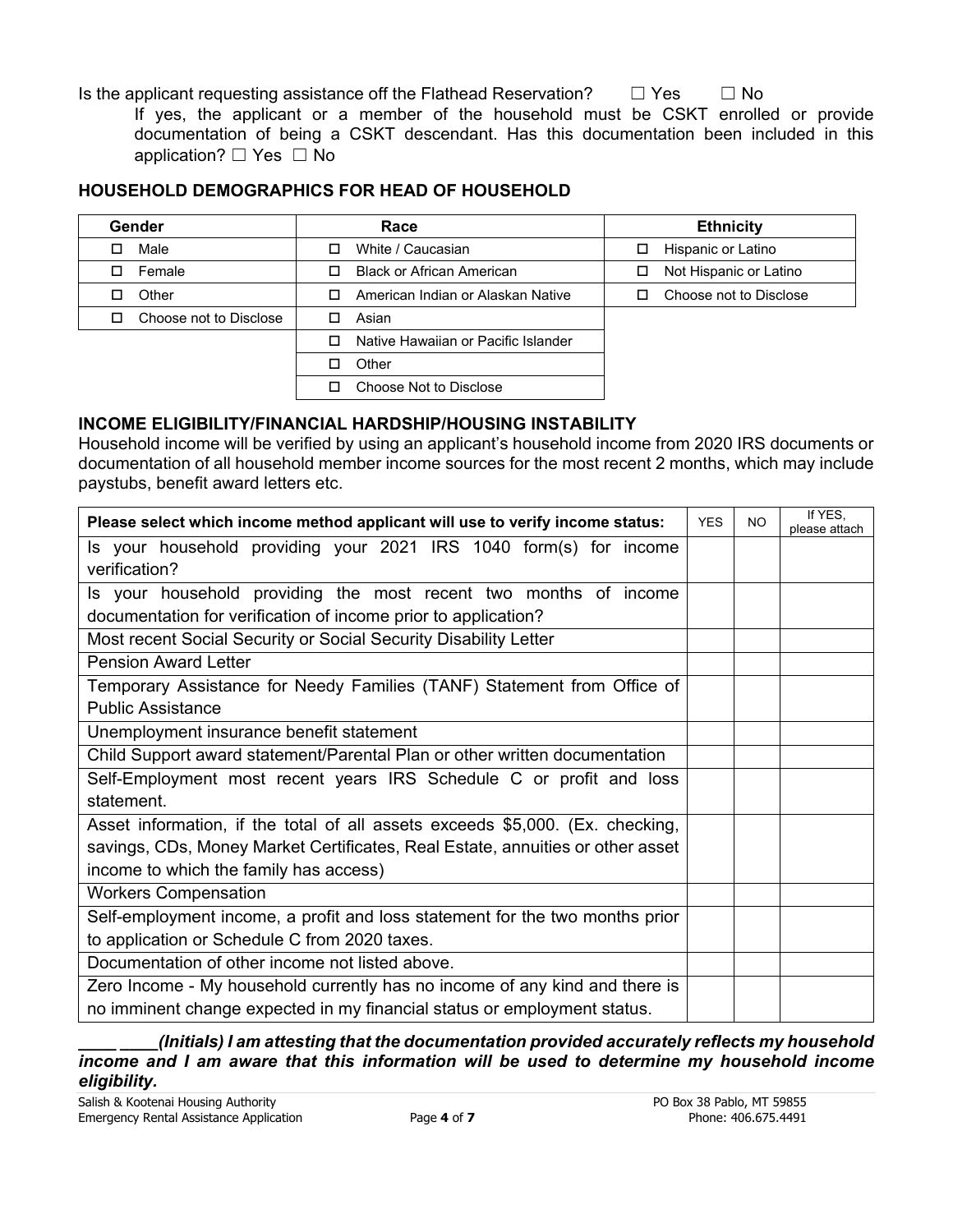## **FINANCIAL HARDSHIP DUE DIRECTLY OR INDIRECTLY TO COVID-19**

| As a result of the COVID-19 emergency, a member of my household has either:                 |  |  |
|---------------------------------------------------------------------------------------------|--|--|
| Qualified for unemployment benefits                                                         |  |  |
| Experienced a reduction in household income                                                 |  |  |
| Experienced other financial hardship and is at risk of experiencing homelessness or         |  |  |
| instability or unhealthy living conditions on or after March 13, 2020.                      |  |  |
| Incurred significant costs: If yes, Select applicable box(es)                               |  |  |
| Increased Healthcare costs, including care at home for individuals with COVID-19<br>ப       |  |  |
| Required to quarantine at home and unable to work<br>ш                                      |  |  |
| Purchasing of personal protective equipment<br>ப                                            |  |  |
| Penalties, fees and legal costs associated with past due rent<br>$\Box$                     |  |  |
| Payments for rent or utilities made by using a credit card<br>$\Box$                        |  |  |
| Moving costs for households to avoid homelessness or housing instability<br>Ц               |  |  |
| Childcare costs                                                                             |  |  |
| Internet access and computer equipment required to work or attend school remotely<br>$\Box$ |  |  |
| Alternative transportation for households unable to use public transport<br>ш               |  |  |
| Other, please list what significant costs or other financial hardship incurred:<br>ш        |  |  |
|                                                                                             |  |  |
|                                                                                             |  |  |

| Please indicate what COVID-19 specific circumstance applies by checking the<br>applicable box(s) below: |  |  |  |
|---------------------------------------------------------------------------------------------------------|--|--|--|
| My household is unable to obtain employment due to continued economic conditions                        |  |  |  |
| resulting from COVID-19.                                                                                |  |  |  |
| My household has experienced other financial hardship. If yes, select applicable box(es)                |  |  |  |
| $\Box$ Obligation to be absent from work to care for home-bound school-aged child;                      |  |  |  |
| $\Box$ Obligation to be absent from work due to a requirement to be quarantined based on                |  |  |  |
| a diagnosis of COVID-19 or care for someone diagnosed with COVID-19                                     |  |  |  |

*\_\_\_\_ \_\_\_\_ (Initials) I am attesting that my household has experienced a reduction in household income, incurred significant costs or other financial hardship due directly or indirectly to COVID-19.* 

# **RISK OF HOMELESSNESS OR HOUSING INSTABILITY**

| Applicant must provide documentation of homelessness or housing instability by<br>providing one of the following: |  |  |  |
|-------------------------------------------------------------------------------------------------------------------|--|--|--|
| My household has a current past due rent notice.                                                                  |  |  |  |
| My household has received an eviction notice.                                                                     |  |  |  |
| My household is living in unsafe or unhealthy living conditions, this would include                               |  |  |  |
| conditions that increase the risk of exposure to COVID-19. If yes, select applicable box(es)                      |  |  |  |
| Living in a public or private place not designed for, or ordinarily used as a regular<br>□                        |  |  |  |
| sleeping accommodation such as a car, park, abandoned building, campground, etc.                                  |  |  |  |
| Living in a shelter                                                                                               |  |  |  |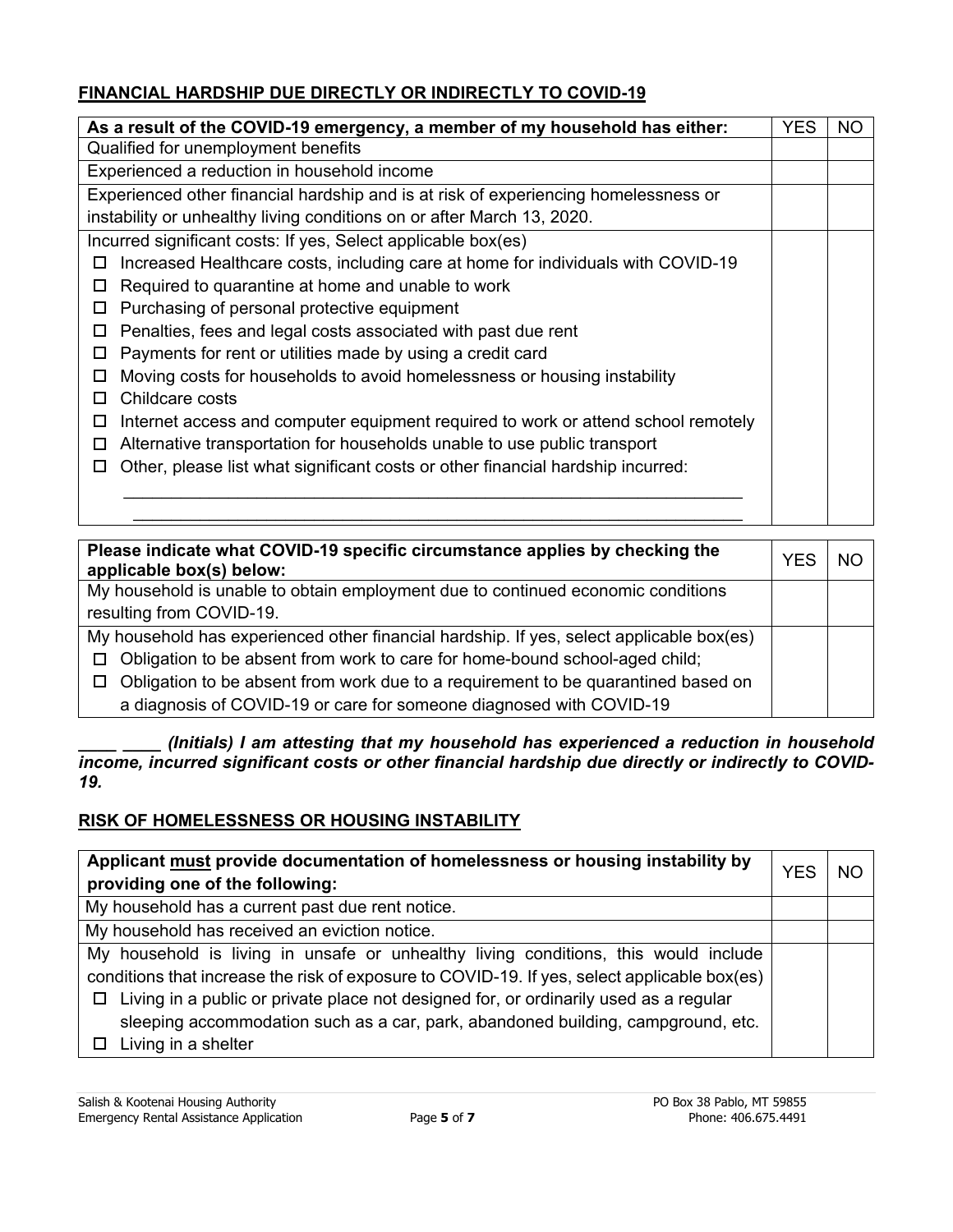|        | Applicant or household member who is currently fleeing, or is attempting to flee,      |  |
|--------|----------------------------------------------------------------------------------------|--|
|        | domestic violence, dating violence, sexual assault, stalking or other danger, or life- |  |
|        | threatening conditions that relate to violence against the individual family member.   |  |
| $\Box$ | Household occupancy that is considered overcrowded, generally where there is           |  |
|        | greater than two persons per bedroom, which may be dependent on the size of the        |  |
|        | unit.                                                                                  |  |
|        | Living in a residential unit, where there is no running water or other situations that |  |
|        | would create unhealthy living conditions.                                              |  |
|        | If other, list situation:                                                              |  |
|        |                                                                                        |  |
|        |                                                                                        |  |

## **RENT ASSISTANCE**

#### **SELECT ALL THAT APPLY:**

**My household is currently receiving rental subsidy, which may include: Housing Choice Voucher, HUD-VASH, Mainstream Voucher, Project Based Section 8, Public Housing, Rural Development or other federal rental assistance.** □ Yes □ No

If you are receiving other forms of rental subsidy, you are only eligible to receive emergency rental assistance for the portion of rent that is considered the tenant's responsibility. You are required to provide a copy of the rent determination or documentation from the property or agency who is providing the rental subsidy that cover the month(s) of assistance requested.

## *(Initial) I am attesting that I do not currently have an action pending with my housing provider that would change the tenant portion of rent.*

**My household is currently past due on rent.** □ Yes □ No

Please submit a current invoice from landlord to verify past due amount and/or late fees.

**My household needs assistance for future rent?** □ Yes □ No

Future rent payments will be applied based on the information received on current invoice and amount of funding available.

## **My household is currently without a permanent residence, due directly or indirectly to COVID-19, and we have identified a rental unit but need security deposit assistance.**

 $\Box$  Yes  $\Box$  No

Security deposit will be determined based on the lease provided. If move in already has taken place, pending ERAP assistance, please submit a current invoice from landlord.

**If your landlord is not currently a vendor of the Housing Authority, a W9 and New Vendor Information Sheet must be completed in order for payment to be processed. Your landlord will be contacted by our office to determine if they need to complete new vendor worksheets.**